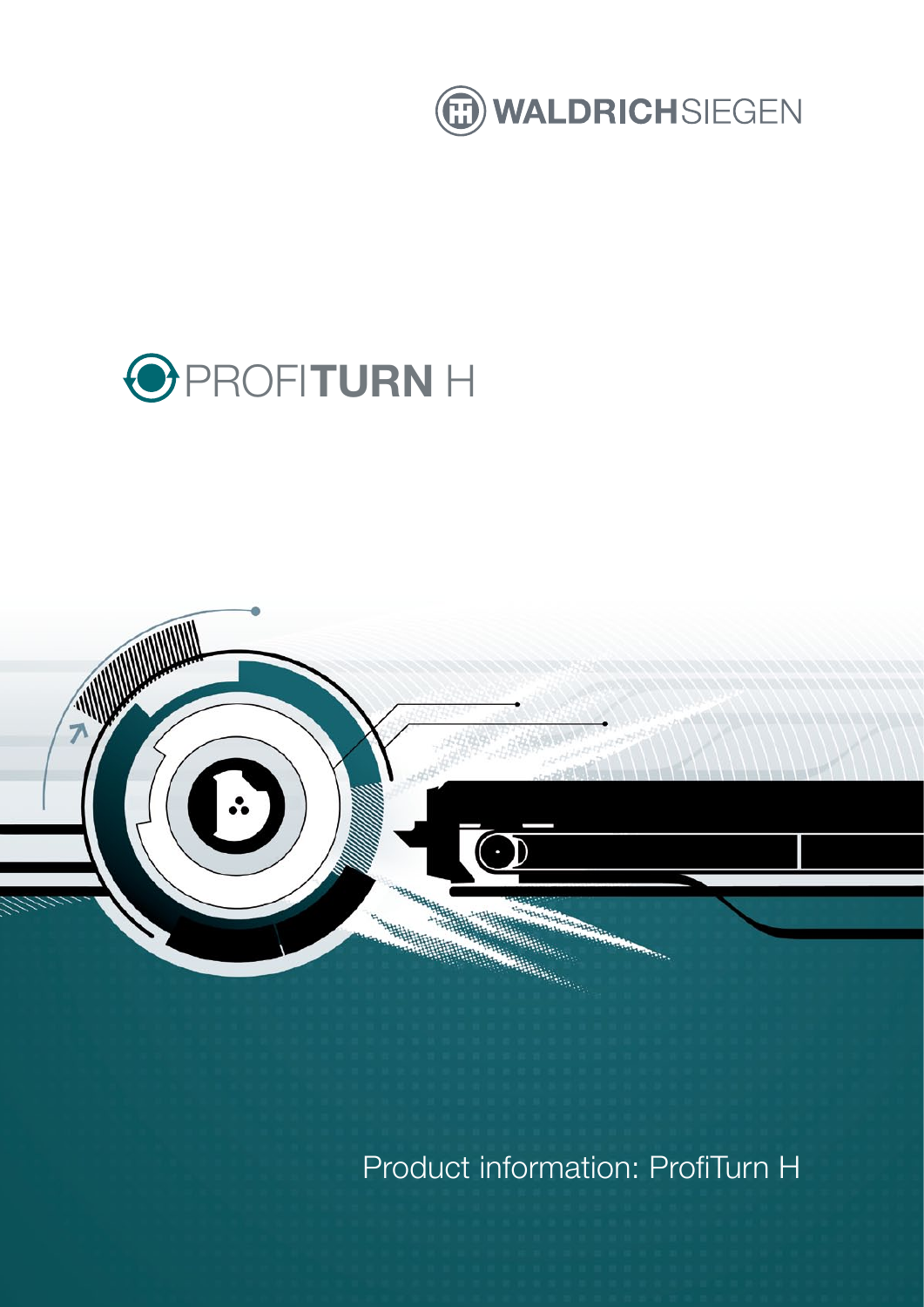

### ProfiTurn H

WaldrichSiegen horizontal lathe for cost-efficient turning of large and complex workpieces. Due to their rigid design and their hydrostatic guideways these machines allow to carry out both rough machining and finish machining on one machine. The ProfiTurn H machines feature maximum flexibility and a high degree of process integration. For yet further improvement of productivity the machines can be equipped with two carriages.



## Applications (industries)

- Machining of generator rotors
- Machining of castors
- Forges
- Machining of turbine rotors
- Roll manufacturing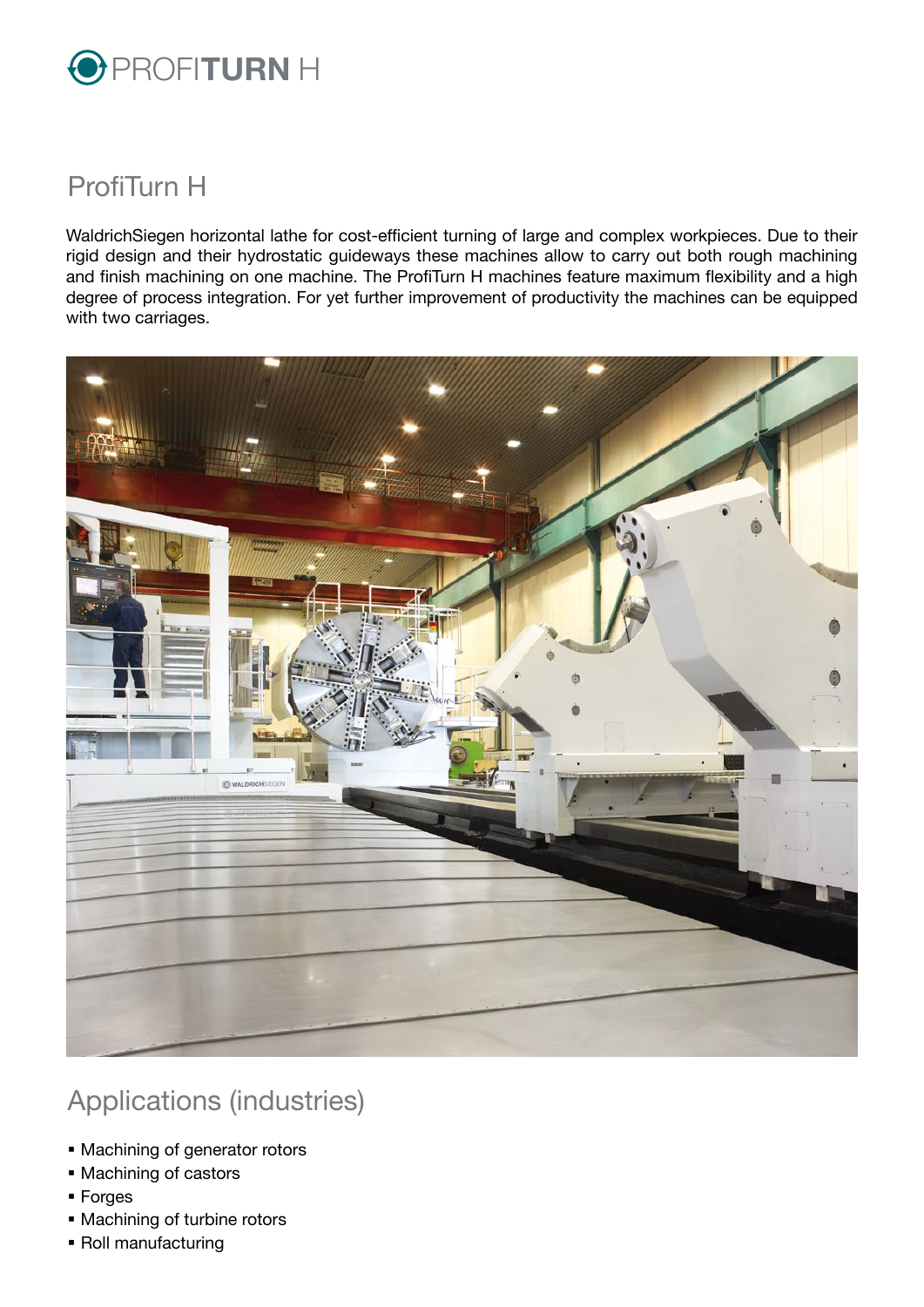

## Technical data

Hydrostatic horizontal lathe in one-bed and two-bed design.

#### Dimensions

| Workpiece diameter       | 1 - 7 m              |
|--------------------------|----------------------|
| Distance between centers | up to $30 \text{ m}$ |
| Workpiece weight         | up to $500t$         |

#### Headstock

| Faceplate diameter | up to $3m$       |
|--------------------|------------------|
| Drive power        | up to 500 kW     |
| Driving torque     | up to 400,000 Nm |

#### Carriage

| Number of tool carriers | max. 6 pcs.   |
|-------------------------|---------------|
| Width of tool carriers  | $30 - 150$ mm |
| Max. cutting force      | up to $20t$   |